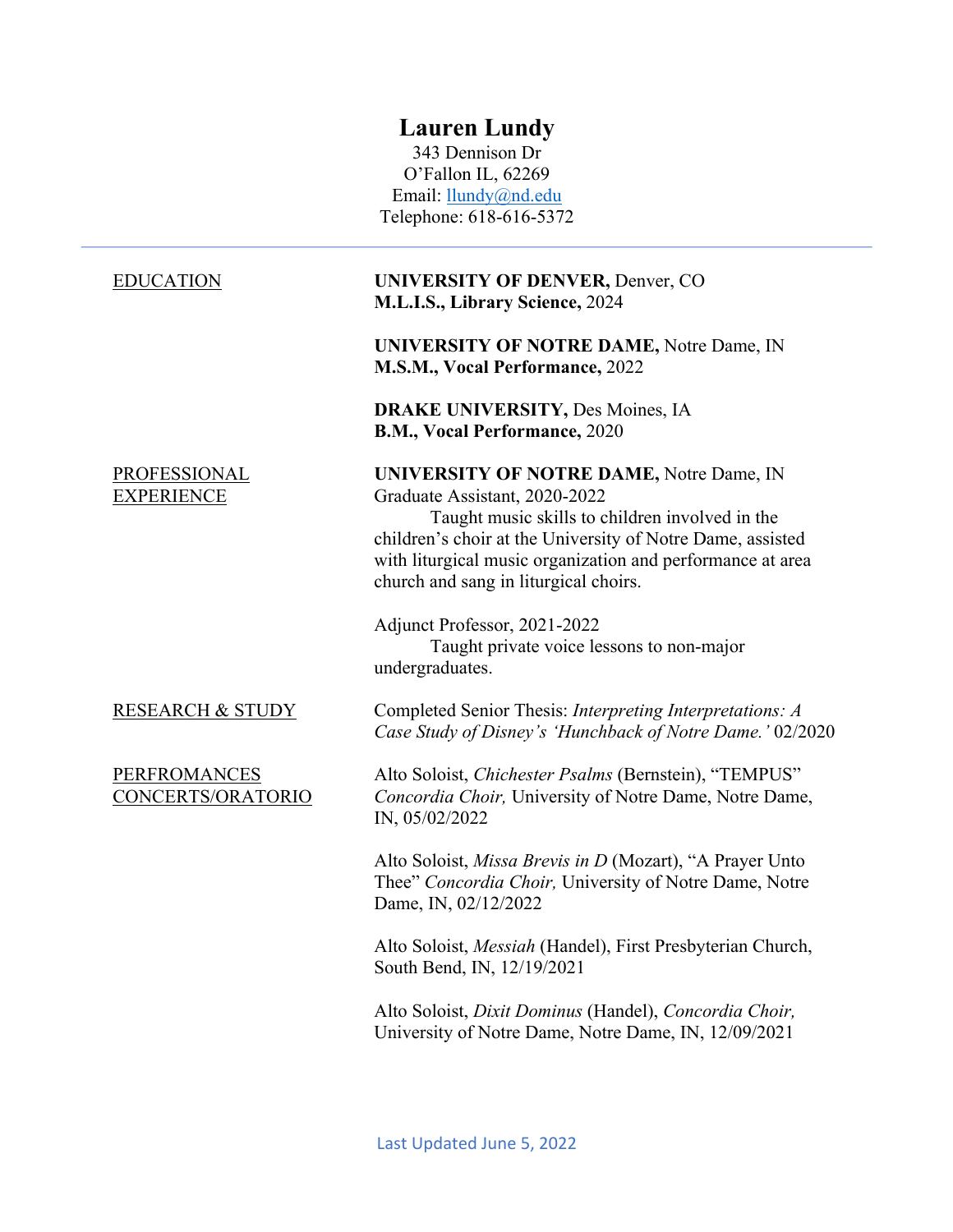Alto Soloist, *Messiah* (Handel), *Notre Dame Chorale,*  University of Notre Dame, Notre Dame, IN, 12/02- 12/03/2021 Alto Soloist, *Stabat Mater* (Caldara), "Thou Art Rest" *Concordia Choir,* University of Notre Dame, Notre Dame, IN 10/16/2021

Historicus Altus, *Jephte* (Carissimi) "Out of Silence" *Concordia Choir,* University of Notre Dame, Notre Dame, IN 03/05/2021

### PERFORMANCES RECITALS

"The Stories We Tell Ourselves" Tippecanoe Place, Pianist Mariah Boucher, South Bend, IN, 04/08/2022

Year One Graduate Recital, Leighton Concert Hall, University of Notre Dame, Pianist Mona Coalter, Notre Dame, IN, 05/02/2021

Senior Recital, Sheslow Auditorium, Drake University, Pianist Susan Ihnen, Des Moines, IA, 04/25/2020

"That's Amore" – A Night of Italian Love Songs, Sheslow Auditorium, Drake University, Pianist Amanda Jones, Des Moines, IA, 10/18/2019

"Aria Night," The Stanford Inn, Mendocino, CA, 06/26/2019

Junior Recital, Sheslow Auditorium, Drake University, Pianist Susan Ihnen, Des Moines, IA, 03/10/2019

Honor's Recital, Sheslow Auditorium, Drake University, Pianist Susan Ihnen, Des Moines, IA, 02/01/2019

Des Moines Metro Opera Guild Valentine's Concert, Pianist Jessica Anderson, Ames, IA, 02/14/2017

# Premiere Opera Vocal Arts Intensive, 07/2020

International Lyric Academy, Tarquinia, Italy, 07/2017

• Marcellina in *Le Nozze di Figaro*

## Opera Steamboat, Steamboat Springs, CO, 08/2022

• Princess Tilda in *The Three Feathers*

**NATIONAL** 

OPERA PROGRAMS INTERNATIONAL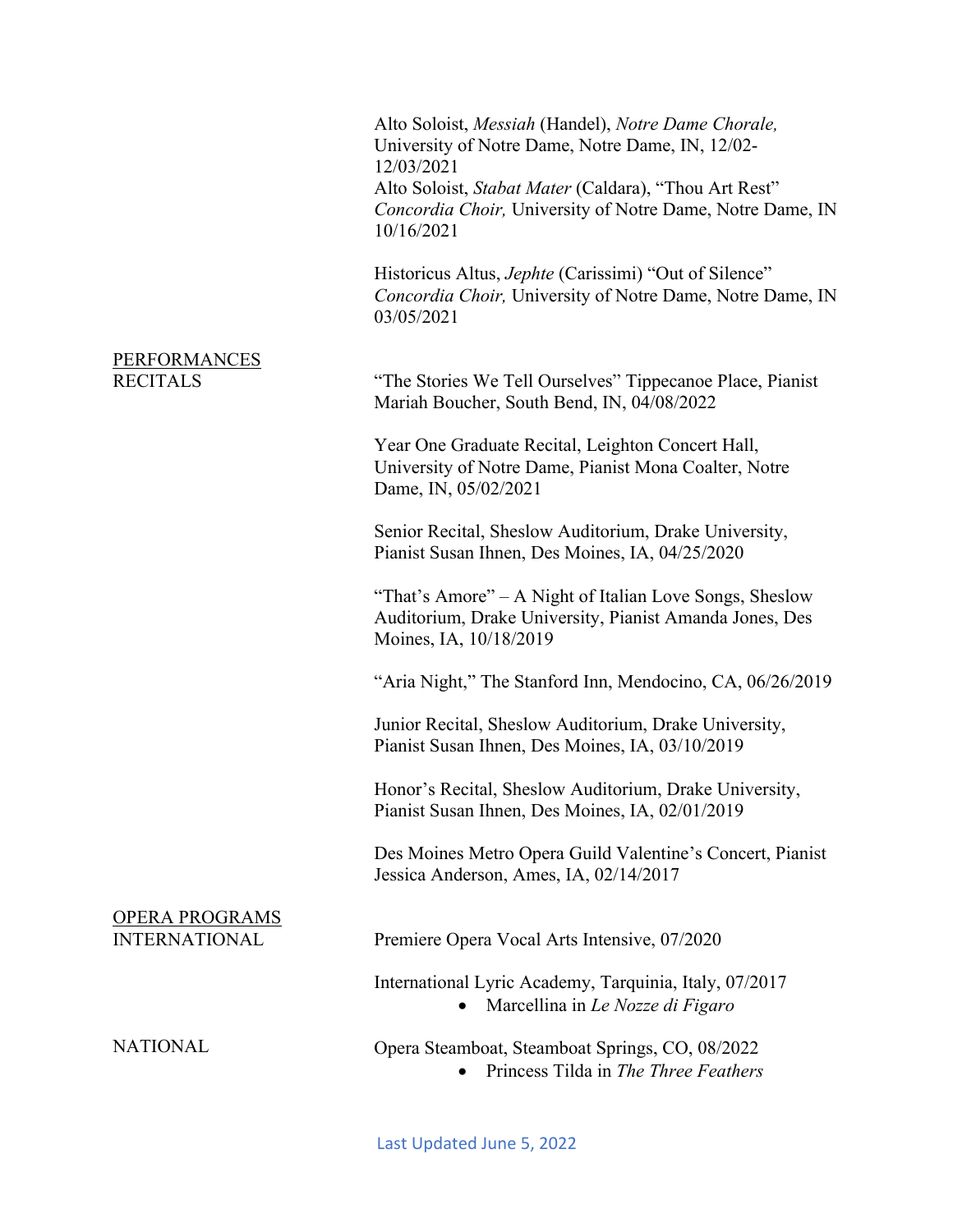|                                           | Northwestern Summer Vocal Performance Institute, Evanston,<br>IL, 08/2019                                                                                                              |
|-------------------------------------------|----------------------------------------------------------------------------------------------------------------------------------------------------------------------------------------|
|                                           | Prince Charmant in Cendrillon<br>$\bullet$                                                                                                                                             |
| <b>OPERA ROLES</b><br><b>OPERA SCENES</b> | Atlantic Music Festival Vocal Institute, Waterville, ME,<br>07/2019                                                                                                                    |
|                                           | Sang in opera scenes, aria, and art song concerts<br>Worked on a recording project<br>$\bullet$<br>Helped collaborative piano students work on<br>famous works in the vocal repertoire |
|                                           | Redwoods Opera Workshop, Mendocino, CA, 06/2019<br>Sang in opera scenes program<br>Worked on Reiki, Yoga, and body movement<br>$\bullet$                                               |
|                                           | Princess Tilda, <i>The Three Feathers</i> , Opera Steamboat,<br>Steamboat Springs, CO                                                                                                  |
|                                           | Ma, Proving Up, Opera Notre Dame, Notre Dame, IN                                                                                                                                       |
|                                           | Lucia, Cavalleria Rusticana, South Bend Lyric Opera, South<br>Bend, IN, 2021                                                                                                           |
|                                           | Dorabella, Cosi fan Tutte, Drake Opera Theater, Des Moines,<br>IA, 2020                                                                                                                |
|                                           | Prince Charmant, Cendrillon, Northwestern Summer Vocal<br>Performance Institute, Evanston, IL, 2019                                                                                    |
|                                           | Marcellina, Le Nozze di Figaro, International Lyric Academy,<br>Tarquinia, Italy, 2017                                                                                                 |
|                                           | Mary (Cover), Alice Riley, Drake Opera Theater, Des Moines,<br>IA, 2017                                                                                                                |
|                                           | Nefertiti, Akhnaten, University of Notre Dame, South Bend,<br>IN, 2021                                                                                                                 |
|                                           | Alto Soloist, Little Match Girl Passion, University of Notre<br>Dame, South Bend, IN, 2021                                                                                             |
|                                           | 3 <sup>rd</sup> Treble, "Before I Enter," Shelter, University of Notre<br>Dame, South Bend, IN, 2021                                                                                   |
|                                           | Adalgeisa, <i>Norma</i> , University of Notre Dame, South Bend,<br>IN, 2020                                                                                                            |
|                                           | Last Updated June 5, 2022                                                                                                                                                              |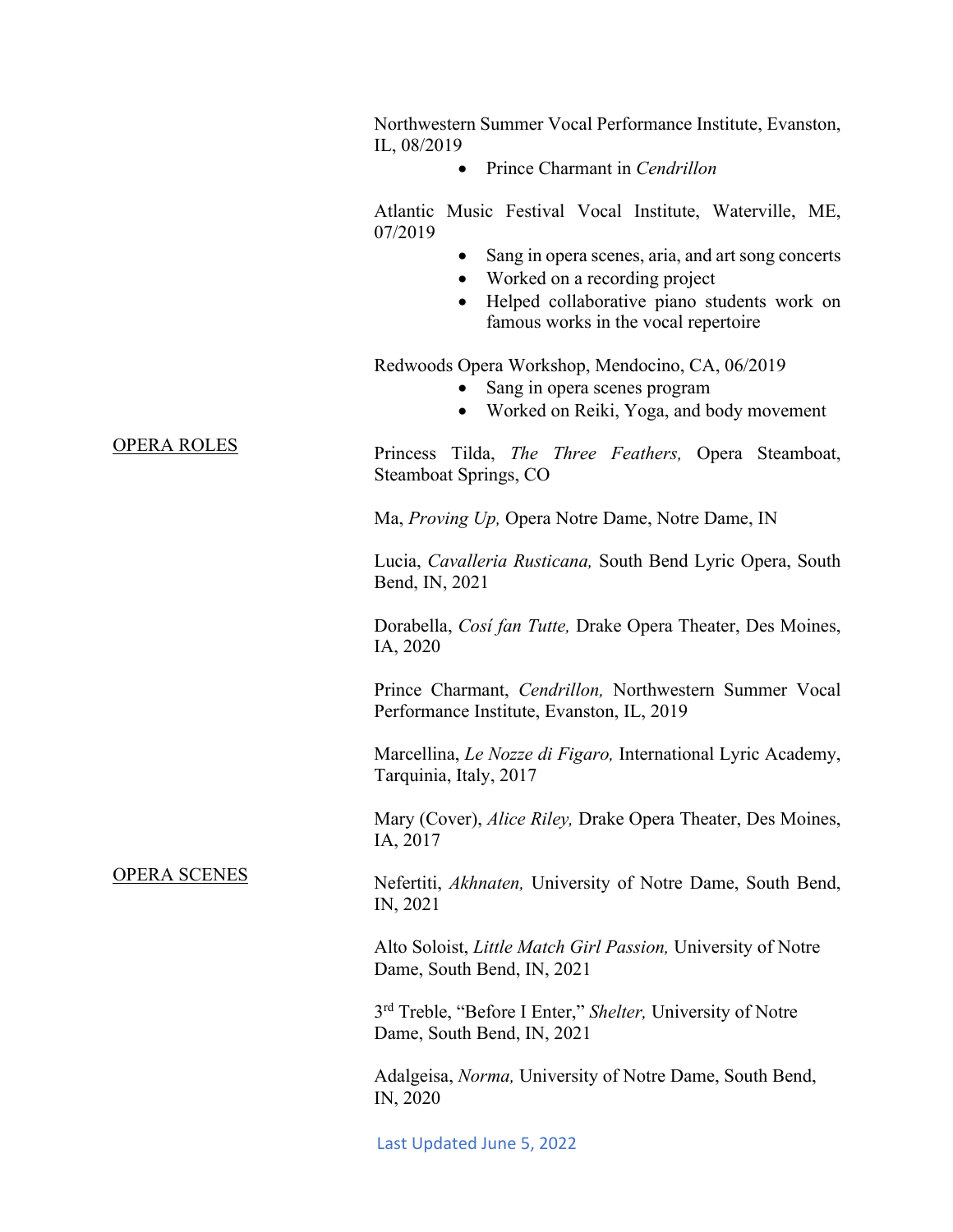Donna Elvira, *Don Giovanni,* University of Notre Dame, South Bend, IN, 2020

Chorus, *Candide*, Drake Opera Theater, Des Moines, IA, 2020

Fidalma, *Il Matrimonio Segreto,* Drake Opera Theater, Des Moines, IA, 2020

Jo, *Little Women*, SNATS Opera Scene Program, Des Moines, IA, 2019

Vera Boronel, *The Consul,* Atlantic Music Festival Vocal Institute, Waterville, ME, 2019

Dorabella, *Cosí fan Tutte,* Redwoods Opera Workshop, Mendocino, CA, 2019

Baba, *The Medium,* Redwoods Opera Workshop, Mendocino, CA, 2019

Dritte Dame, *Die Zauberflöte,* SNATS Opera Scene Program, Des Moines, IA, 2019

Anne, *Mother of Us All,* SNATS Opera Scene Program, Des Moines, IA, 2017

Old Lady, *Candide,* Atlantic Music Festival Vocal Institute, Waterville, ME, 2019

Fidalma, *Il Matrimonio Segreto*, Atlantic Music Festival Vocal Institute, Waterville, ME, 2019

Fairy, *Falstaff,* Drake Opera Theater, Des Moines, IA, 2019

Chorus, *Alice Riley,* Drake Opera Theater, Des Moines, IA, 2017

*The Medium,* SNATS Opera Scene Program, Des Moines, IA, 2019

*Cendrillon,* SNATS Opera Scene Program, Des Moines, IA, 2019

*Alcina,* SNATS Opera Scene Program, Des Moines, IA, 2017

OPERA CHORUS

SCENES DIRECTING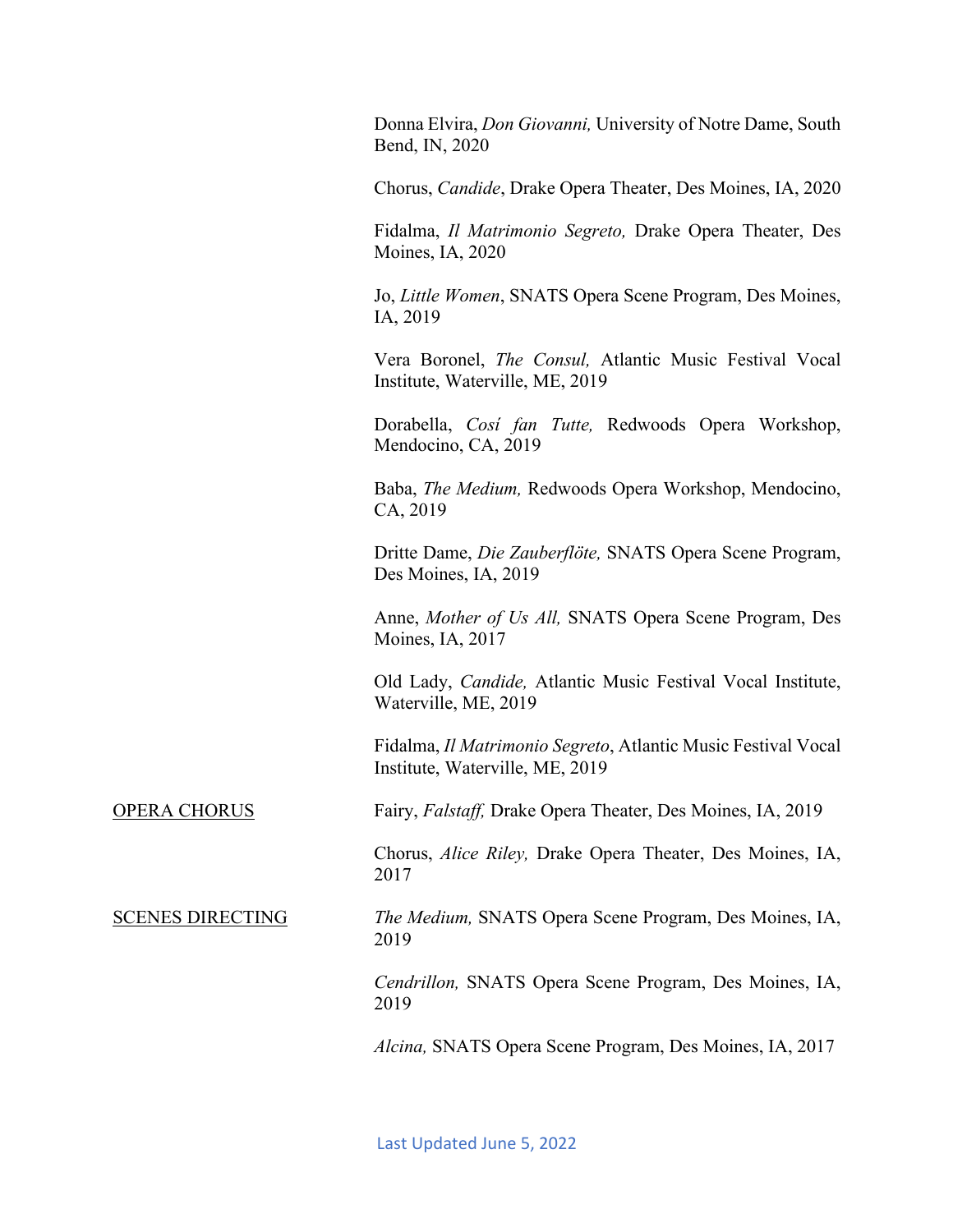|                     | Cosi fan Tutte, SNATS Opera Scene Program, Des Moines, IA,<br>2016                                                                                           |
|---------------------|--------------------------------------------------------------------------------------------------------------------------------------------------------------|
| <b>CONDUCTING</b>   | Conducting I Concert, "O Love" by Elaine Hagenberg,<br>Sheslow Auditorium, Drake University, 12/2018                                                         |
|                     | Conducting II Concert, "Meet Me Here" from Considering<br>Matthew Shepard by Craig Hella Johnson,<br>Sheslow<br>Auditorium, Drake University, 05/19          |
|                     | Thesis Presentation Interpreting Interpretations: A Case Study<br>of Disney's 'Hunchback of Notre Dame.' Sheslow Auditorium,<br>Drake University, 11/16/2019 |
| <b>COSTUMING</b>    | Cosi fan Tutte, Drake Opera Theater, Des Moines, IA, 2020                                                                                                    |
|                     | Batwoman, Warner Bros. Productions, Chicago, IL,                                                                                                             |
|                     | Falstaff, Drake Opera Theater, Des Moines, IA, 2019                                                                                                          |
|                     | Alice Riley, Drake Opera Theater, Des Moines, IA, 2017                                                                                                       |
|                     | The Old Maid and the Thief, Drake Opera Theater, Des<br>Moines, IA, 2017                                                                                     |
| <b>SCHOLARSHIPS</b> | Graduate Assistantship, University of Notre Dame, Notre<br>Dame, IN, 2020-2022                                                                               |
|                     | Artist-in-Training Advanced Scholarship, 2021                                                                                                                |
|                     | Seymour and Anna G. Gitenstein Endowed Scholarship, 2018-<br>2020                                                                                            |
|                     | Ida Mae Nyweide Scholarship, 2019-2020                                                                                                                       |
|                     | Royal International Artists Management LLC Scholarship,<br>2020                                                                                              |
|                     | Friends of Drake Arts Grant, \$500, to help fund summer travel<br>to Atlantic Music Festival, 2019                                                           |
|                     | Artists-in-Training Advanced Scholarship, 2018                                                                                                               |
|                     | Allan Lehl Scholarship, 2017                                                                                                                                 |
|                     | Drake University Presidential Scholarship, 2016-2020                                                                                                         |
|                     | Last Updated June 5, 2022                                                                                                                                    |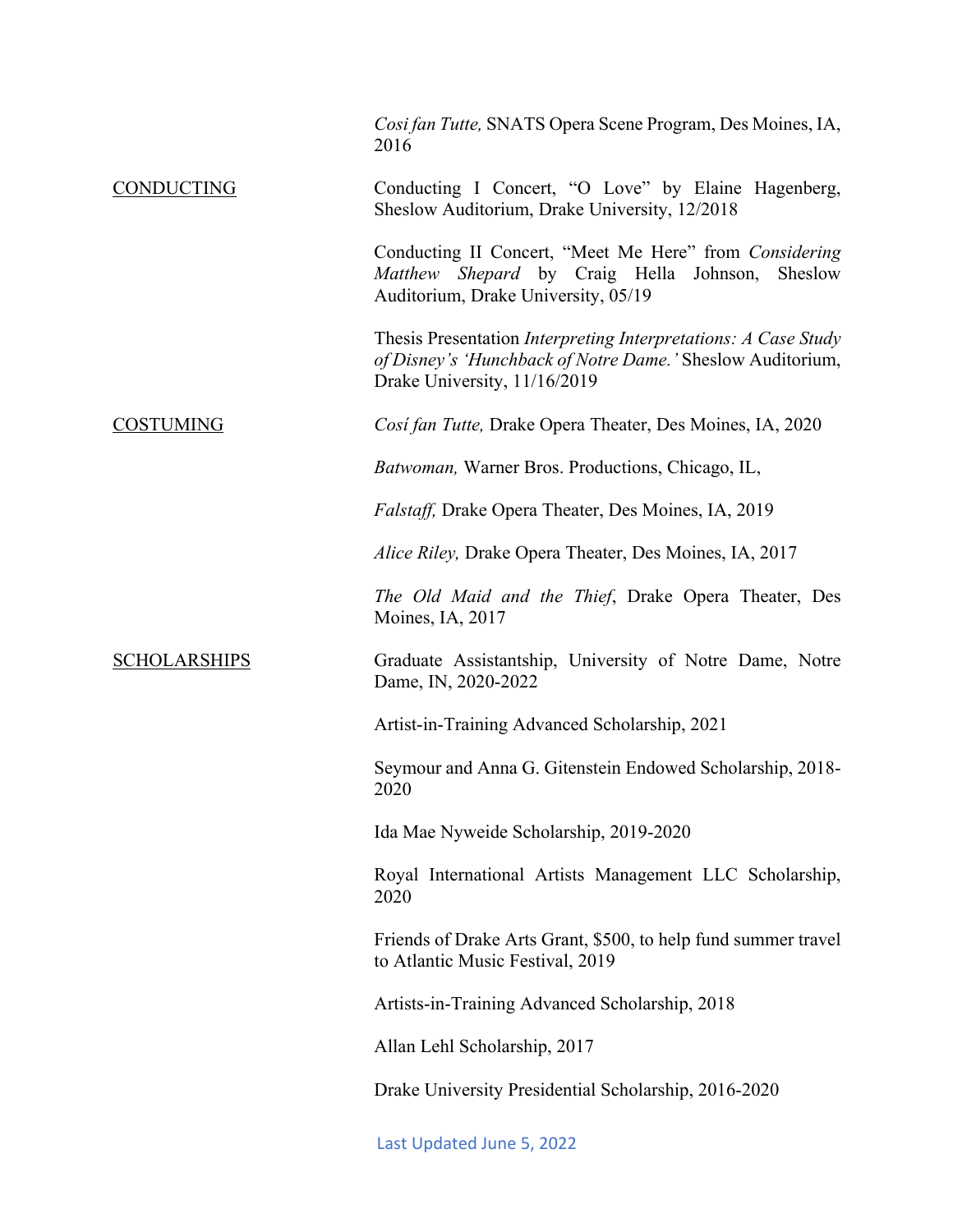| <b>AWARDS AND HONORS</b>            | The Rev. Michael Driscoll Award, Sacred Music Notre Dame,<br>University of Notre Dame, 2022                                   |
|-------------------------------------|-------------------------------------------------------------------------------------------------------------------------------|
|                                     | Honor's Recital Winner, Drake University Department of<br>Music, Des Moines, IA, 2019                                         |
|                                     | Honorable Mention, State NATS, Iowa City, IA, 2019                                                                            |
|                                     | First Prize, Quebec Classical Music Competition, Montreal<br>QC, 2019                                                         |
|                                     | Third Prize, North International Music Competition, 2019                                                                      |
|                                     | 3 <sup>rd</sup> Place, Regional NATS, Indianola, IA, 2018                                                                     |
|                                     | 3 <sup>rd</sup> Place, Regional NATS, Des Moines, IA, 2017                                                                    |
|                                     | William E. Maritz, 1 <sup>st</sup> Prize Award, Monsanto's Artist-in-<br>Training Program, Opera Theater of Saint Louis, 2016 |
| PROFESSIONAL<br><b>MEMBERSHIPS</b>  | Sigma Alpha Iota Professional Womens' Music Fraternity, Pi<br>chapter, Drake University, 2018-present                         |
|                                     | Students of the National Association of Teachers of Singing,<br>Drake Chapter 2016-2020                                       |
| <b>CHORAL</b><br><b>MEMBERSHIPS</b> | Concordia, University of Notre Dame Graduate Ensemble,<br>2020-2022                                                           |
|                                     | The Eight, University of Notre Dame Graduate Ensemble,<br>2020                                                                |
|                                     | Spēro, Drake University Chamber Ensemble, 2017-2020                                                                           |
|                                     | Drake Choir, Drake University, 2016-2020                                                                                      |
| <b>VOICE TEACHERS</b>               | Professor Kiera Duffy, University of Notre Dame, Notre<br>Dame, IN, $2020$ – present                                          |
|                                     | Dr. Ann Cravero, Drake University, Des Moines, IA, 2016-<br>2020                                                              |
|                                     | Dee Pavelka, Webster University, Webster Groves, MO, 2014-<br>2016                                                            |